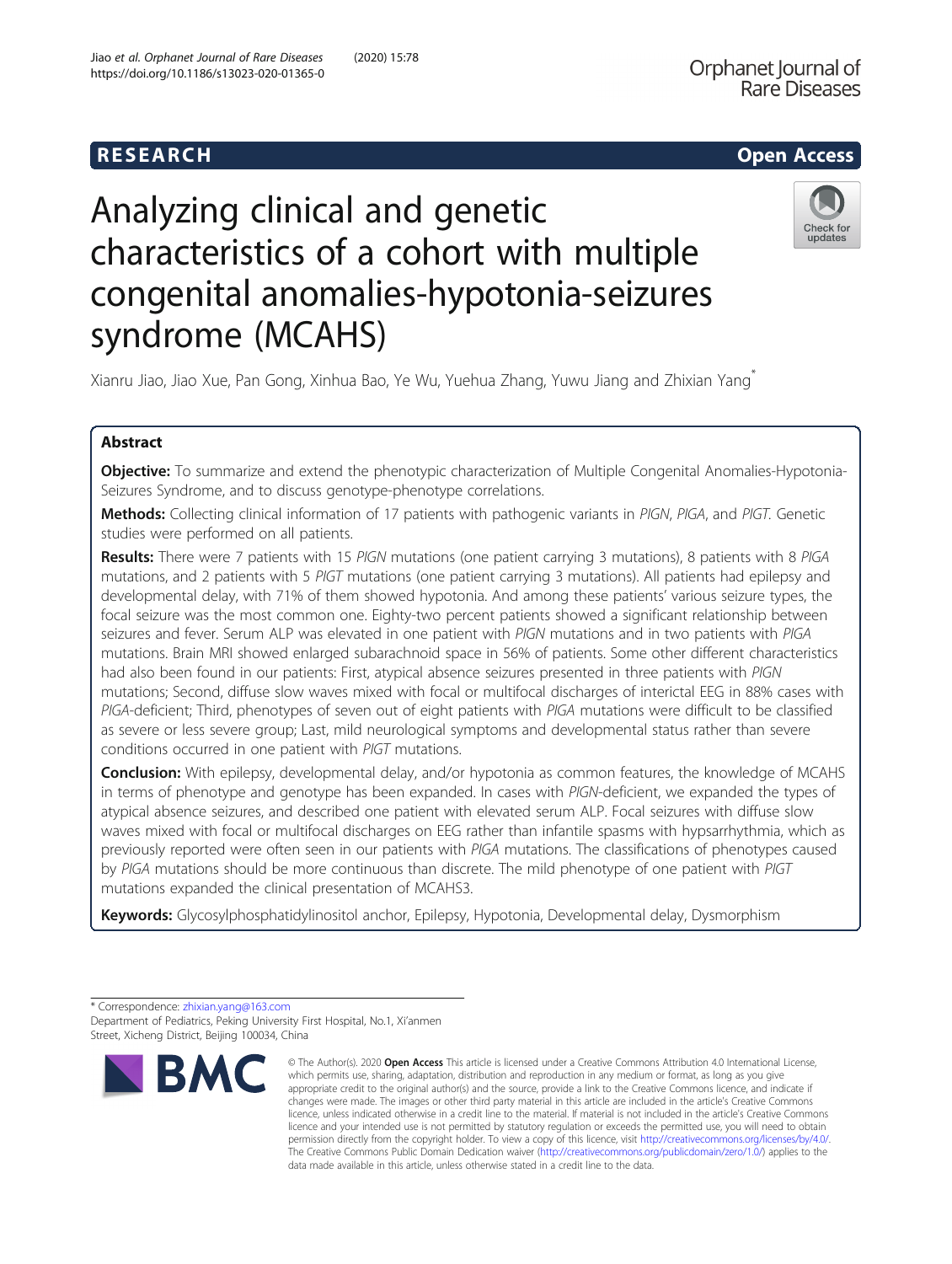#### Introduction

Glycosylphosphatidylinositol (GPI) anchoring is a highly conserved process that enables proteins to attach to the cell surface membrane  $\begin{bmatrix} 1, 2 \end{bmatrix}$  $\begin{bmatrix} 1, 2 \end{bmatrix}$  $\begin{bmatrix} 1, 2 \end{bmatrix}$ . Close to 30 genes have been identified, that are involved in the biosynthesis and remodeling of GPI-anchored proteins (GPI-APs), and variants in nearly 20 genes are associated with human diseases [[3](#page-10-0)–[5](#page-10-0)]. The function of GPI-related proteins is impaired due to defects in GPI anchored biosynthesis pathway, which have caused broad clinical phenotypes. The Multiple Congenital Anomalies-Hypotonia-Seizures Syndrome (MCAHS) is a clinically and etiologically heterogeneous disorder caused by mutations in the phosphatidylinositol glycan family, featuring hypotonia, seizures, multiple congenital anomalies, and delayed or lacking psychomotor development [[5\]](#page-10-0).

In 2012, the homozygous mutations of phosphatidylinositol glycan biosynthesis class N protein (PIGN, OMIM: 614080) was initially reported to lead to MCAHS1 in seven patients from a large consanguineous Israeli-Arab family [\[5](#page-10-0)]. Then, phosphatidylinositol glycan biosynthesis class A protein (PIGA, OMIM: 300868) and phosphatidylinositol glycan biosynthesis class T protein (PIGT, OMIM: 615398), in turn, were found to be responsible for MCAHS2 and MCAHS3 [[6,](#page-10-0) [7](#page-10-0)]. In addition to PIGA being an X-linked recessive inheritance, both PIGN and PIGT were consistent with the characteristics of autosomal recessive inheritance.

PIGN controls the addition of phosphoethanolamine to the first mannose in GPI [\[8](#page-10-0)]. To date, a total of 29 patients with 22 different variants have been reported [\[5](#page-10-0), [9](#page-10-0)–[19](#page-11-0)]. Nineteen patients were diagnosed with MCAHS1 and 10 were diagnosed with Fryns syndrome which features were congenital diaphragmatic hernia (CDH), dysmorphic facial features, pulmonary hypoplasia, and other various possible internal malformations [\[5](#page-10-0), [9](#page-10-0)–[19\]](#page-11-0). CDH and associated pulmonary hypoplasia were responsible for early death in most patients with Fryns syndrome [\[9](#page-10-0), [16,](#page-11-0) [18](#page-11-0)]. Because the patients with Fryns syndrome died during pregnancy or within a few days of birth, epilepsy and developmental delay were not observed in these patients [[9,](#page-10-0) [16,](#page-11-0) [18](#page-11-0)]. MCAHS1 and Fryns syndrome share overlapping clinical features. The human PIGA maps to chromosome Xp22.2. Somatic PIGA mutations have been identified in many patients with paroxysmal nocturnal hemoglobinuria [[20,](#page-11-0) [21](#page-11-0)]. Subsequently, germline PIGA mutations were associated with a spectrum of Xlinked disorders containing MCAHS2 [[6\]](#page-10-0). Up to now, 25 male patients carrying 15 different PIGA variants have been reported [\[6](#page-10-0), [22](#page-11-0)–[34\]](#page-11-0). PIGT encodes transaminase subunits involved in the GPI anchor binding to the protein at step 11 [\[35](#page-11-0)]. So far, 29 patients carrying 15 different PIGT variants have been reported [\[7,](#page-10-0) [36](#page-11-0)–[43\]](#page-11-0). Since PIGN, PIGA, and PIGT are widely expressed in different

tissues, clinical phenotypes of MCAHS are often complex and diverse.

Here, we present the clinical, biochemical and molecular characteristics of 17 new cases with MCAHS, in which the exome sequencing has revealed mutations in PIGN, PIGA, and PIGT.

#### Materials and methods

#### Ethics statement

This study was approved by the Biomedical Research Ethical Committee of Peking University First Hospital. The individuals' parents in this manuscript have given the written informed consents to publish the case details.

#### Patients

Seventeen patients from 17 unrelated families were recruited. Several clinical data were analyzed. Electroencephalogram (EEG), brain magnetic resonance imaging (MRI), and biochemical studies were performed in all patients. Development assessment was also performed based on intelligence tests (Wechsler or Gesell intelligence scales) or clinical judgment and parents' questionnaires.

#### Genetic analysis

Genetic analysis of PIGN, PIGA, and PIGT was performed as described by Maydan et al., Johnston et al., and Kvarnung et al. [\[5](#page-10-0)–[7\]](#page-10-0). We also predicted the functional alteration of the mutations using polymorphism phenotyping-2 (PolyPhen-2, [http://genetics.bwh.harvard.](http://genetics.bwh.harvard.edu/pph2/) [edu/pph2/](http://genetics.bwh.harvard.edu/pph2/)), SIFT ([http://sift.jcvi.org/www/SIFT\\_seq\\_](http://sift.jcvi.org/www/SIFT_seq_submit2.html) [submit2.html](http://sift.jcvi.org/www/SIFT_seq_submit2.html)) and Mutation Taster [\(http://www.muta](http://www.mutationtaster.org/)[tiontaster.org/\)](http://www.mutationtaster.org/).

#### Results

#### Clinical features of patients with the PIGN/A/T mutations

The clinical information of individuals with PIGN, PIGA, and PIGT mutations is summarized in Table [1.](#page-2-0)

#### Phenotype of PIGN mutation

One patient (patient 4) out of seven patients had a history of preterm birth due to premature rupture of membranes. The other six patients were delivered at full term. The first seizures began between 3 months and 1 year. Focal seizures occurred in five patients (patient 1, 2, 4, 5, and 7), and other seizure types included atypical absence (3/7), myoclonic seizures (2/7), partial secondarily generalized tonic-clonic seizures (PGTCS) (1/7), and generalized tonic-clonic seizures (GTCS) (1/7). For five patients (patient 3, 4, 5, 6, and 7), the first seizures occurred in the course of febrile illness, after which febrile or afebrile seizures developed. Patient 2 had the first seizures during a hot bath, followed by focal seizures occurring about 3–4 times a month, almost always in the course of febrile illness. Although seizures of patient 1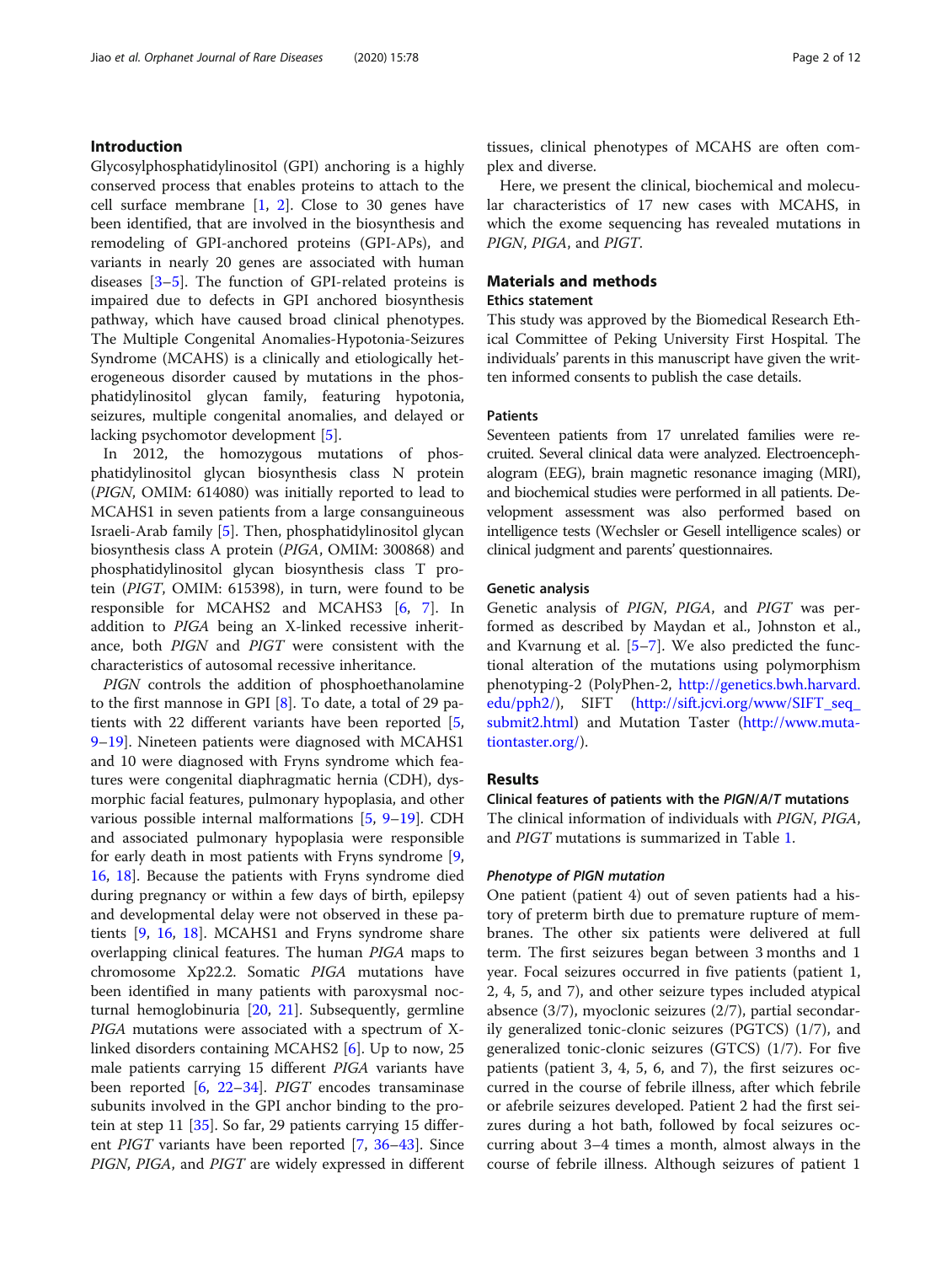<span id="page-2-0"></span>

| PIGN (NM_012327                       | Table 1 Summary of PIGN, PIGA, and PIGT patients       |                                                      |                                                                          |                                                                                 |                                                                      |                          |                                                           |               |
|---------------------------------------|--------------------------------------------------------|------------------------------------------------------|--------------------------------------------------------------------------|---------------------------------------------------------------------------------|----------------------------------------------------------------------|--------------------------|-----------------------------------------------------------|---------------|
| Patient ID                            | Patient                                                | Patient 2                                            | Patient 3                                                                | Patient 4                                                                       | Patient 5                                                            | Patient 6                | Patient 7                                                 |               |
| Current age/<br>Sex                   | $2$ yrs./M                                             | 4 yrs. 9 mo/M                                        | 3 yrs. 6 mo/M                                                            | $2$ yrs. 8 mo/F                                                                 | 1 yrs. 7 mo/M                                                        | $2$ yrs./M               | 2 yrs. 5 mo/F                                             |               |
| Gestation, wk                         | full term                                              | full term                                            | full term                                                                | 36W                                                                             | full term                                                            | full term                | full term                                                 |               |
| Birth history                         | normal                                                 | normal                                               | normal                                                                   | rupture of membranes                                                            | normal                                                               | normal                   | normal                                                    |               |
| Seizure-onset<br>age                  | $3 \text{ mo}$                                         | $7 \text{ mo}$                                       | $1 \times$                                                               | $4 \text{ mo}$                                                                  | 9 mo                                                                 | $10 \text{ mo}$          | $8 \text{ mo}$                                            |               |
| Seizure type                          | $\widetilde{\mathbb{E}}$                               | Š<br>FS, PGTCS,                                      | GTCS                                                                     | FS; AA                                                                          | FS, AA                                                               | MS, AA                   | $\overline{\mathbb{E}}$                                   |               |
| prognosis<br>Seizure                  | intractable                                            | seizure-free at 3<br>yrs. with AEDs                  | intractable                                                              | intractable                                                                     | intractable                                                          | intractable              | intractable                                               |               |
| pyridoxine/<br>Ever used<br>effect    |                                                        | $\downarrow$                                         | $\downarrow$                                                             | $+/n.a.$                                                                        | $+/n.a.$                                                             |                          |                                                           |               |
| Used AEDs                             | LEV                                                    | LEV<br>OXC, VPA,                                     | LEV                                                                      | VPA, TPM, LEV                                                                   | ypa                                                                  | VPA, LEV                 | VPA, TPM, OXC                                             |               |
| breakthrough<br>Fever with<br>seizure | $\ddot{}$                                              | $^{+}$                                               | $^{+}$                                                                   | $^{+}$                                                                          | $\ddot{}$                                                            | $\ddot{}$                | $^{+}$                                                    |               |
| Developmental<br>delay                | normal motor, severe<br>intellectual                   | severe                                               | normal motor, severe<br>intellectual                                     | severe                                                                          | severe                                                               | moderate                 | moderate                                                  |               |
| Dysmorphism                           |                                                        |                                                      |                                                                          |                                                                                 |                                                                      |                          |                                                           |               |
| Facial                                | n.a.                                                   | arched palatal                                       | nasal bridge collapse,<br>nasal tip round blunt<br>ocular hypertelorism, | nasal bridge collapse,<br>ocular hypertelorism,<br>arched palatal               | binocular esotropia;<br>nystagmus                                    | high forehead            | nasal bridge<br>collapse                                  |               |
| Other organs                          | n.a.                                                   | perianal abscess,<br>enlargement<br>mild liver       | increased foot wrinkles<br>umbilical hernia,                             | contracture, small hands<br>bilateral Achilles tendon<br>and feet               |                                                                      |                          |                                                           |               |
| Hypotonia                             | n.a.                                                   | $\ddot{}$                                            | $\ddot{}$                                                                | $^{+}$                                                                          | $+$                                                                  | $\overline{1}$           | $^{+}$                                                    |               |
| Serum ALP                             | n.a.                                                   | normal                                               | normal                                                                   | elevated                                                                        | n.a.                                                                 | normal                   | normal                                                    |               |
| Initial interictal<br>EEG             | normal                                                 | central regions<br>and<br>left frontal<br>discharges | normal                                                                   | multifocal discharges                                                           | normal                                                               | discharges<br>multifocal | normal                                                    |               |
| Brain MRI                             | enlarged subarachnoid<br>enlarged ventricles,<br>space | normal                                               | enlarged subarachnoid<br>space                                           | enlarged ventricles, thin<br>enlarged subarachnoid<br>corpus callosum,<br>space | subarachnoid space,<br>slightly delayed<br>myelin sheath<br>enlarged | normal                   | cerebellar vermis<br>ventricles,<br>dysplasia<br>enlarged |               |
| PIGA (NM_002641)                      |                                                        |                                                      |                                                                          |                                                                                 |                                                                      |                          |                                                           |               |
| Patient ID                            | Patient 8                                              | Patient 9                                            | Patient 10                                                               | Patient 11                                                                      | Patient 12                                                           | Patient 13               | Patient 14                                                | Patient 15    |
| Current age/<br>Sex                   | 3 yrs. 10 mo/M                                         | 3 yrs. 7 mo/M                                        | 6yrs/M                                                                   | 6yrs/M                                                                          | 7 yrs./M                                                             | 4 yrs./M                 | 5 yrs./M                                                  | 2 yrs. 9 mo/M |

 $\overline{\phantom{a}}$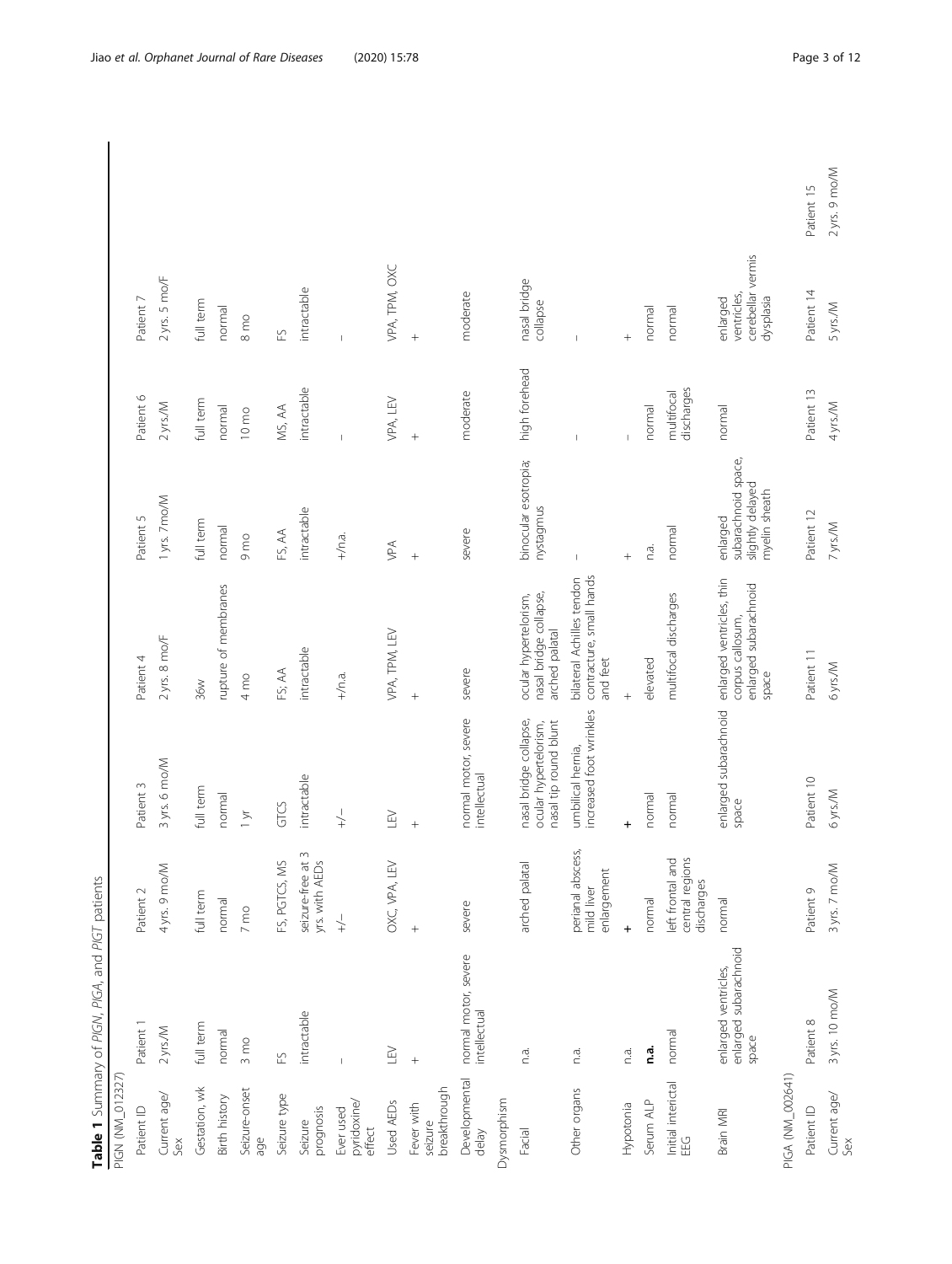|                                       | Table 1 Summary of PIGN, PIGA, and PIGT patients (Continued)              |                                                              |                                                                    |                                                           |                                                       |                                                              |                                                               |                                                              |
|---------------------------------------|---------------------------------------------------------------------------|--------------------------------------------------------------|--------------------------------------------------------------------|-----------------------------------------------------------|-------------------------------------------------------|--------------------------------------------------------------|---------------------------------------------------------------|--------------------------------------------------------------|
| Gestation, wk                         | full term                                                                 | full term                                                    | full term                                                          | $36 + 1w$                                                 | n.a.                                                  | full term                                                    | n.a.                                                          | full term                                                    |
| <b>Birth history</b>                  | normal                                                                    | normal                                                       | normal                                                             | anoxia                                                    | meconium-stained<br>amniotic fluid                    | normal                                                       | normal                                                        | normal                                                       |
| Seizure-onset<br>age                  | $2 \text{ mo}$                                                            | $10 \text{ mo}$                                              | 1 mo 28d                                                           | 6 <sub>mo</sub>                                           | $7 \text{ mo}$                                        | 4 mo                                                         | 6 <sub>mo</sub>                                               | 6 <sub>mo</sub>                                              |
| Seizure type                          | $\overline{\mathbb{E}}$                                                   | FS, PGTCS, SE                                                | FS, SE                                                             | FS, SE                                                    | FS, MS, absence<br>seizure                            | FS, ES                                                       | FS, GTCS                                                      | $\overline{\mathbb{E}}$                                      |
| prognosis<br>Seizure                  | intractable                                                               | $\frac{3}{2}$<br>yrs. with AEDs<br>seizure-free at           | intractable                                                        | intractable                                               | intractable                                           | intractable                                                  | seizure-free at 2<br>yrs. with AEDs                           | intractable                                                  |
| pyridoxine/<br>Ever used<br>effect    | $\overline{\phantom{a}}$                                                  |                                                              | $\downarrow$                                                       | $\downarrow$                                              |                                                       | $\downarrow$                                                 |                                                               |                                                              |
| Used AEDs                             | TPM, VPA, OXC                                                             | VPA, LEV, TPM,<br><b>SXC</b>                                 | VPA, LEV, TPM                                                      | VPA, LEV, TPM                                             | VPA, TPM, LEV                                         | TPM, VPA, LEV                                                | VPA, LEV, TPM                                                 | TPM, OXC, VPA,<br>LTG, CLB                                   |
| breakthrough<br>Fever with<br>seizure |                                                                           | $^{+}$                                                       |                                                                    | $^{+}$                                                    |                                                       |                                                              |                                                               | $^{+}$                                                       |
| Developmental<br>delay                | severe                                                                    | severe                                                       | severe                                                             | severe                                                    | severe                                                | normal motor,<br>intellectual<br>severe                      | severe                                                        | severe                                                       |
| Dysmorphism                           |                                                                           |                                                              |                                                                    |                                                           |                                                       |                                                              |                                                               |                                                              |
| Facial                                |                                                                           | hypertelorism<br>ocular                                      | ocular hypertelorism,<br>nasal bridge collapse,<br>arched palatal  | arched palatal                                            |                                                       |                                                              |                                                               | n.a.                                                         |
| Other organs                          | $\overline{\phantom{a}}$                                                  | G<br>foot deformity,<br>umbilical herni                      | congenital megacolon                                               | congenital megacolon,<br>cafe-au-lait-spot                |                                                       | f.                                                           | $\overline{1}$                                                | n.a.                                                         |
| Hypotonia                             | $^{+}$                                                                    | $^{+}$                                                       | $^{+}$                                                             | $^{+}$                                                    |                                                       |                                                              | n.a.                                                          | n.a.                                                         |
| Serum ALP                             | n.a.                                                                      | n.a.                                                         | elevated                                                           | normal                                                    | n.a.                                                  | elevated                                                     | n.a.                                                          | n.a.                                                         |
| Initial interictal<br>93              | posterior discharges<br>diffuse slow waves<br>predominantly<br>mixed with | waves mixed with<br>diffuse slow<br>discharges<br>multifocal | occipital discharges<br>mixed with bilateral<br>diffuse slow waves | mixed with multifocal<br>diffuse slow waves<br>discharges | diffuse slow waves<br>mixed with frontal<br>discharge | hypsarrhythmia                                               | waves mixed with<br>diffuse slow<br>left frontal<br>discharge | waves mixed with<br>diffuse slow<br>discharges<br>multifocal |
| Brain MRI                             | immaturity, enlarged<br>subarachnoid space<br>white-matter                | enlarged ventricle                                           | enlarged subarachnoid<br>space                                     | enlarged subarachnoid<br>space, deeper brain<br>sulcus    | normal                                                | subarachnoid<br>ventricles,<br>enlarged<br>enlarged<br>space | normal                                                        | n.a.                                                         |
| PIGT (NM_015937)                      |                                                                           |                                                              |                                                                    |                                                           |                                                       |                                                              |                                                               |                                                              |
| Patient ID                            | Patient 16                                                                | Patient 17                                                   |                                                                    |                                                           |                                                       |                                                              |                                                               |                                                              |
| Current age/<br>Sex                   | 13 yrs. 4 mo/M                                                            | 1 yr/M                                                       |                                                                    |                                                           |                                                       |                                                              |                                                               |                                                              |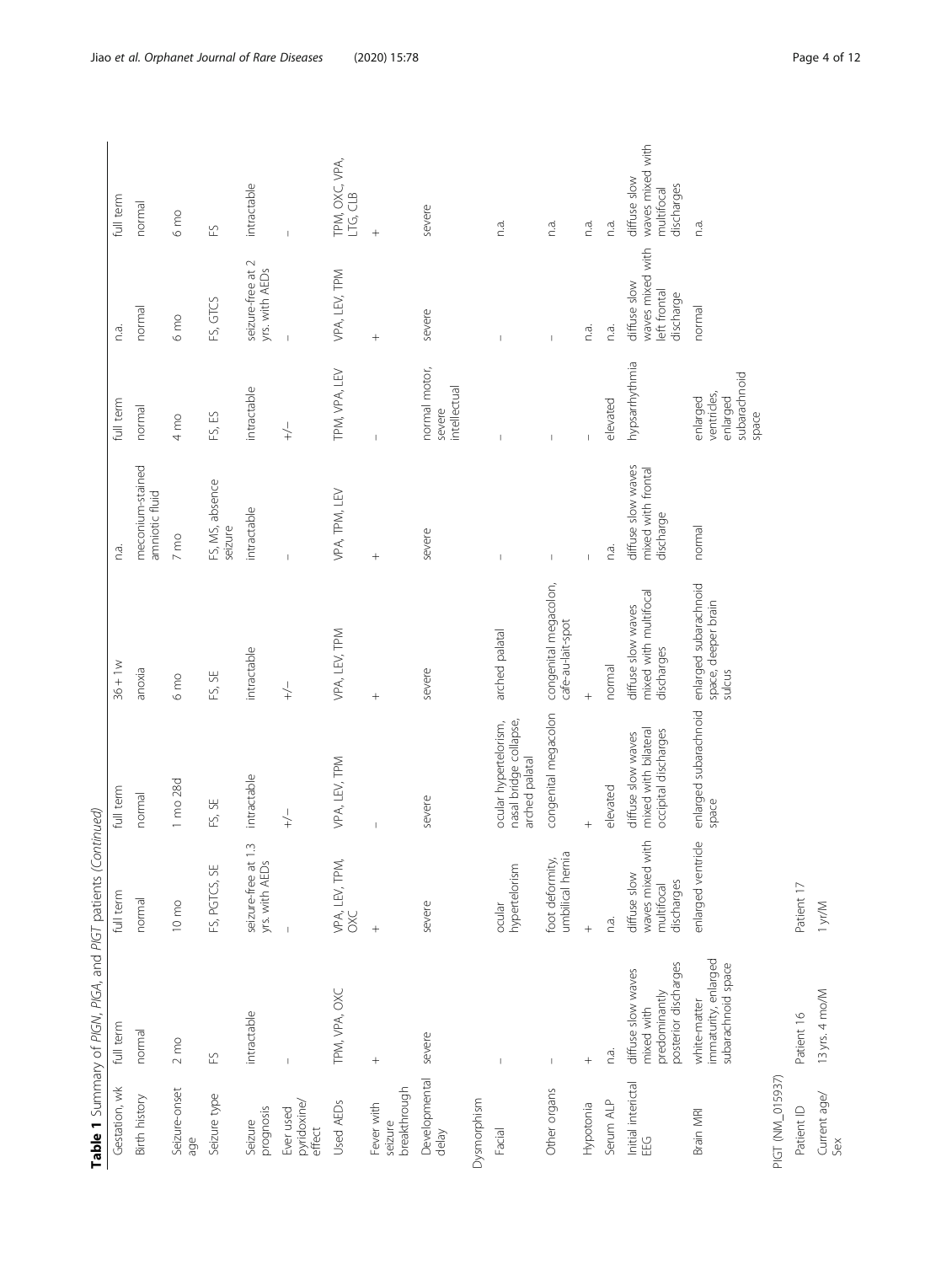|                                                              | full term     | normal               | $4 \text{ mo}$       | ES, MS       | intractable          | Ï                                  | LEV, VPA, OXC | $\overline{1}$                        | severe                 |             | palatal, dysplastic<br>collapse, arched<br>nasal bridge<br>ears | cafe-au-lait-spot | $\overline{+}$           | normal    |                                                                       | subarachnoid<br>enlarged<br>space |
|--------------------------------------------------------------|---------------|----------------------|----------------------|--------------|----------------------|------------------------------------|---------------|---------------------------------------|------------------------|-------------|-----------------------------------------------------------------|-------------------|--------------------------|-----------|-----------------------------------------------------------------------|-----------------------------------|
| Table 1 Summary of PIGN, PIGA, and PIGT patients (Continued) | full term     | normal               | 3 yrs.               | FS           | intractable          | $\mathfrak l$                      | VPA, LEV      | $^{+}$                                | mild                   |             | $\begin{array}{c} \end{array}$                                  | $\mathsf I$       | $\mathord{\text{\rm I}}$ | n.a.      | left anterior and middle multifocal<br>temporal discharges discharges | normal                            |
|                                                              | Gestation, wk | <b>Birth history</b> | Seizure-onset<br>age | Seizure type | prognosis<br>Seizure | Ever used<br>pyridoxine/<br>effect | Used AEDs     | seizure<br>breakthrough<br>Fever with | Developmental<br>delay | Dysmorphism | Facial                                                          | Other organs      | Hypotonia                | Serum ALP | Initial interictal<br>EEG                                             | Brain MRI                         |

y year, mo month, d day, F femal, M male, FS focal seizure, PGTCS partial secondarily generalized tonic-clonic seizures, MS myoclonic seizure, GTCS generalized tonic-clonic seizure, AA atypical absence, SE status epilepticus, ES epileptic spasm, AEDs antieplieptic drugs, LEV levetiracetam, OXC oxcarbazepine, VPA valproic acid, TPM topiramate, LTG lamotrigine, CLB clobazam, n.a. not available, EEG electroencephalogram, MRI magnetic resonance imaging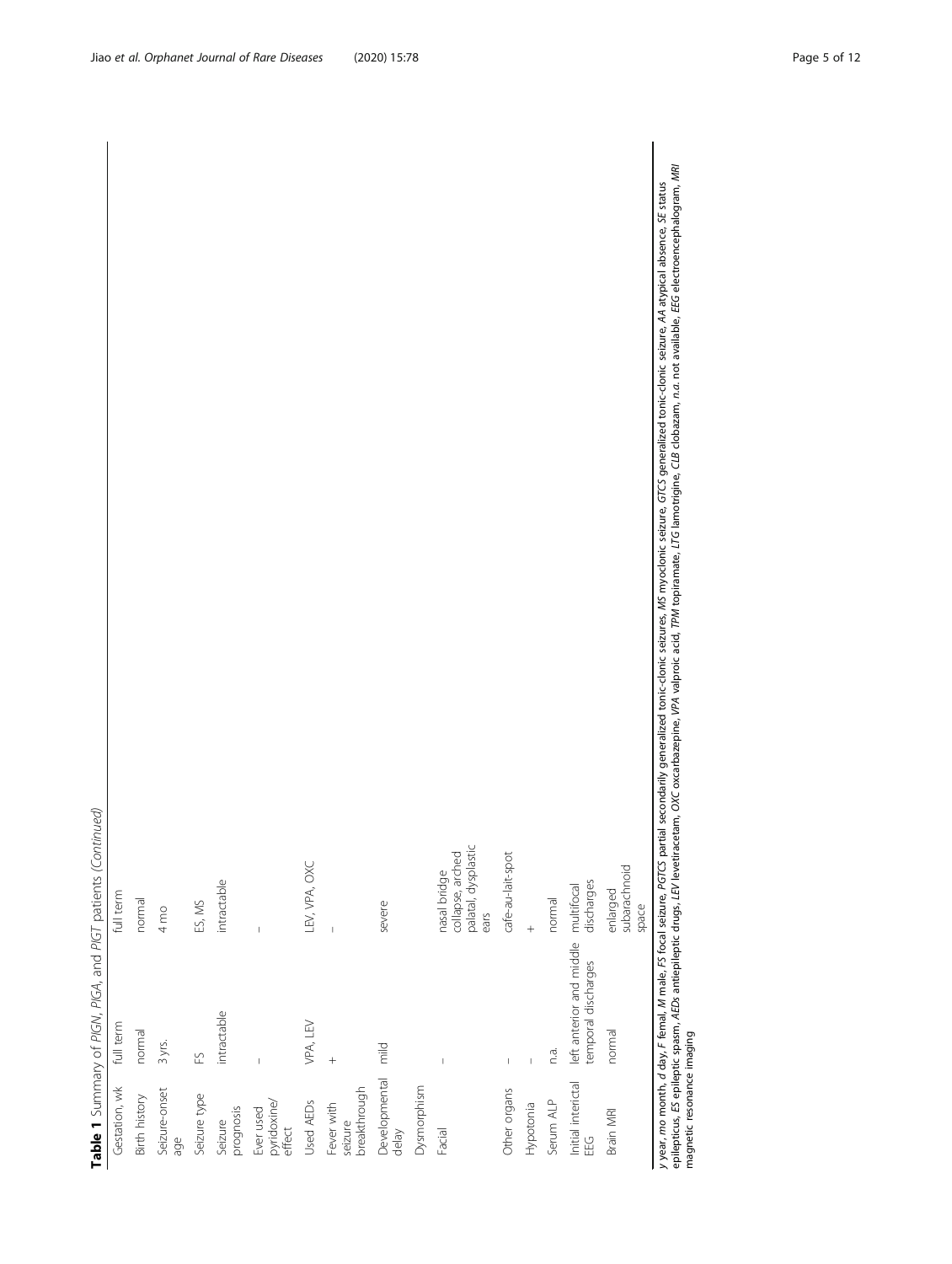developed without fever, almost all the subsequent seizures appeared during fever period. Facial deformities presented in six patients while other organ malformations were seen in three. Relevant facial and organ features of patient 1 were not available. Except that patient 1 who had no available results, five patients showed hypotonia.

Initial interictal EEG showed multifocal discharges in two patients (case 4 and 6). Patient 2 first showed discharges in left frontal and central regions, and had then been brought under control by the 5-month treatment of multiple antiepileptic drugs (AEDs). Initial interictal EEG of patient 1, 3, 5, and 7 were normal, however with only patient 5 exhibiting generalized discharges in reexamination 1 year later. The brain MRI of four patients showed enlarged subarachnoid space. In addition, other abnormalities, including enlarged ventricles (3/7), thin corpus callosum (1/7), slightly delayed myelin sheath (1/ 7), and cerebellar vermis dysplasia (1/7), were also present. By contrast, patient 2 and patient 6 showed neither dysmorphic features nor abnormalities in brain MRI. Serum alkaline phosphatase (ALP) was elevated in patient 4 (369 IU/L, normal range: 161.8–296.4 IU/L). The expression levels of total GPI-APs, CD16, CD24, and CD59 in peripheral blood granulocytes of patient 3 (the only patient tested) decreased to 34%, 28.9%, 19.1%, and 61.6% of normal controls, respectively.

In terms of drug treatments, seizures of six patients were refractory to AEDs, while those of patient 2 were controlled by levetiracetam. As for pyridoxine treatment for four patients, patient 2 was first treated orally with pyridoxine (90 mg/day) without effect at the age of one, and then at the aged of three seizures were controlled by AEDs. Also treated with pyridoxine (40 mg/day) combined with levetiracetam at the age of four, the condition of patient 3 failed to be controlled. Both patients 4 (90 mg/day) and 5 (40 mg/ day) were treated with pyridoxine for nearly 4 months (at the last follow-up) without seizures at the age of four. With the two patients' seizure frequency of once every 4–5 months, the efficacy of pyridoxine was difficult to assess.

Five patients showed severe developmental delay, particularly in language, while two patients were moderate. Patient 1 and 3 showed severe delayed intelligence and language with normal motor ability.

#### Phenotype of PIGA mutation

Among the eight male patients derived from 8 unrelated families (patient 8–15), patient 11 had a history of preterm labor and two patients showed perinatal abnormalities including anoxia or meconium-stained amniotic fluid. Patient 10 and 11 were diagnosed with congenital megacolon at the 28th days and the 13th days after birth, respectively. Convulsion occurred between 1 month and 28 days and 10 months. Focal seizures occurred in all patients. Other seizure types included PGTCS (1/8), GTCS

(1/8), myoclonic seizure (1/8), absence seizure (1/8), and epileptic spasm (1/8), all of which could exist simultaneously in the same individual. In addition, three patients (patient 9, 10, and 11) had a history of status epilepticus. The first seizures in four patients occurred during a febrile episode, followed by febrile or afebrile seizures, mostly occurring during fever. The seizures of two patients showed a significant relationship with fever except for the first episode. The onset of seizures in patients 10 and 13 did not suggest a specific relationship with fever, but the seizures of patient 10 was aggravated during the course of febrile illness at times.

Physical examination data were not available in patient 15. In the remaining seven patients, three patients (patients 9, 10, and 11) showed facial dysmorphisms, with patient 9 also showing a foot deformity and an umbilical hernia. A cafe-au-lait-spot was observed on the back of patient 11. Except for two patients (patient 14 and 15) without available results, hypotonia could be seen in four patients. EEG findings were obtained from all eight patients. The initial interictal EEG showed hypsarrhythmia in patient 13. Other seven patients first demonstrated diffuse slow waves mixed with focal or multifocal discharges. Among the seven patients with brain MRI results, two patients were normal. While the most frequent abnormality was enlarged subarachnoid space (4/7), with others including enlarged ventricle (2/7), white-matter immaturity (1/7), and deeper brain sulcus (1/7). The above abnormalities could exist simultaneously in the same individual. Serum ALP level was mildly elevated (277 IU/L) in patient 10 at 6 months of age (normal range: 50–240 IU/L). As for patient 13, multiple results of serum ALP levels showed mild elevated (263 IU/L, normal range: 50–240 IU/L). The serum ALP levels of the other six patients were normal or without data.

Seizures of six patients were refractory to AEDs. In the other two patients, the seizures of patient 9 were controlled by the combination treatment of levetiracetam, valproic acid, and topiramate at the age of 16 months. Similarly, as for patient 14, the seizures were eventually controlled by valproate and levetiracetam at about 2 years of age. Three patients (patient 10, 11, and 13) were treated with pyridoxine. Among them, patient 10 and 11 were treated with pyridoxine intravenously for 6 days at the age of 6 months (100 mg/day) without effects, while patient 13 was treated with pyridoxine at the age of about 5 months, whose seizures remained uncontrolled no matter by the administration of oral (40 mg/day) or intravenous (100 mg/day). Besides, ketogenic diet was used in three patients during the course without obvious effects. All patients showed severe developmental delay, with patient 13 showing severe delayed intelligence and language with normal motor ability.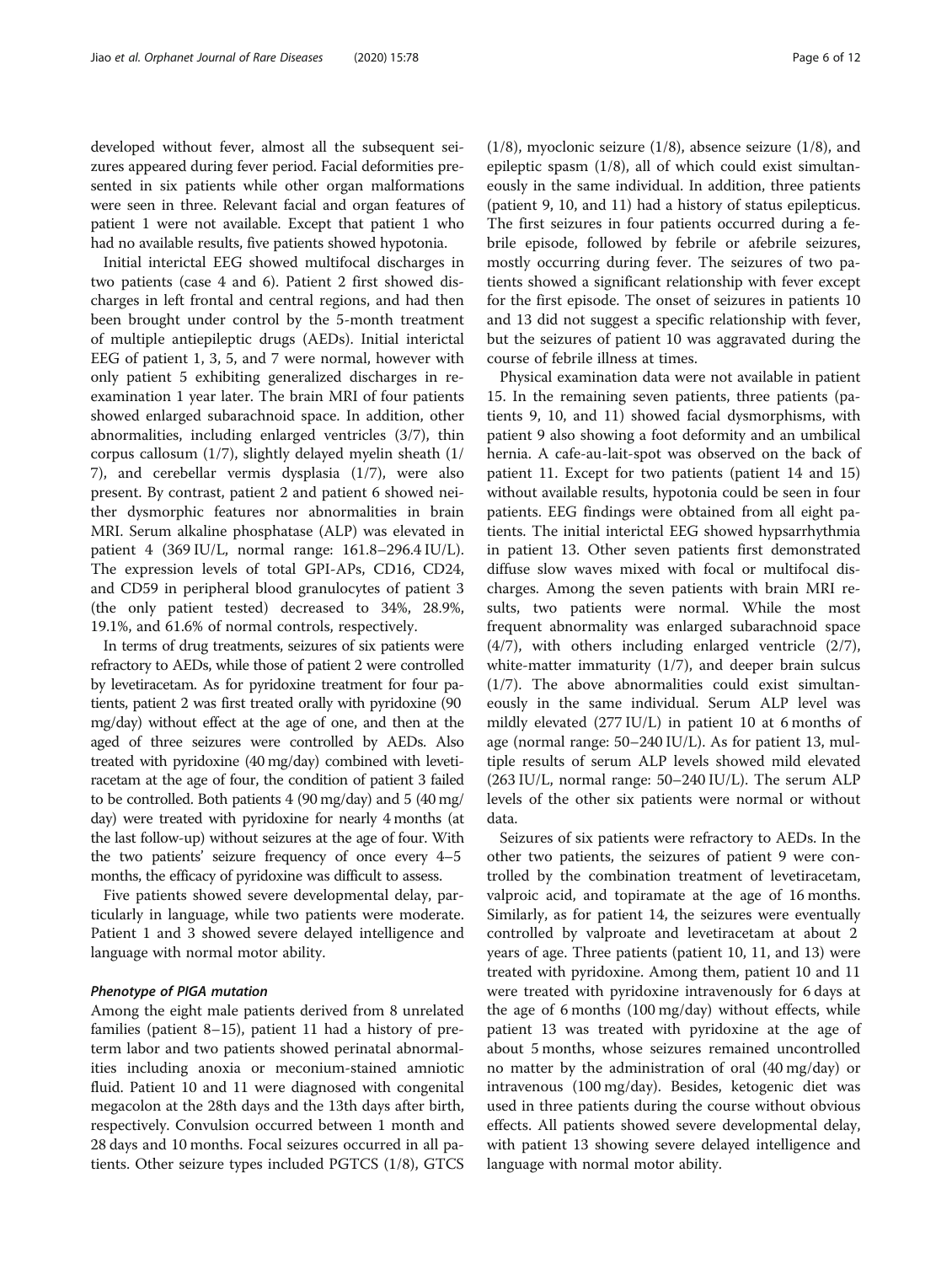<span id="page-6-0"></span>Table 2 Details of molecular variants identified in PIGN, PIGA, and PIGT

| Patients       | Mutation                |                    |                      | Pathogenicity prediction |                           |                 |                   | MAF datab                |                |  |  |  |
|----------------|-------------------------|--------------------|----------------------|--------------------------|---------------------------|-----------------|-------------------|--------------------------|----------------|--|--|--|
| ID             | Mutation site           | Parental<br>Origin | Polyphen2            | <b>SIFT</b>              | Mutation<br>Taster        | ExAC            |                   | GnomAD 1000Genomes dbSNP |                |  |  |  |
|                | PIGN (NM_012327)        |                    |                      |                          |                           |                 |                   |                          |                |  |  |  |
| 1              | c.2122C > $T(p.Q708X)$  | Paternal           | Probably<br>damaging | n.a.                     | Disease<br>causing        |                 | $\sqrt{2}$        | $\overline{1}$           | $\overline{1}$ |  |  |  |
|                | c.2557A > $C(p.T853P)$  | Maternal           | Probably<br>damaging | Deleterious              | Disease<br>causing        | $\sqrt{2}$      | $\sqrt{2}$        | $\prime$                 | 7              |  |  |  |
| $\overline{2}$ | c.2759_2760del(p.920fs) | Paternal           | n.a.                 | n.a.                     | <b>Disease</b><br>causing |                 | $\sqrt{2}$        | 7                        | 1              |  |  |  |
|                | $c.1172 + 1G > A$       | Maternal           | n.a.                 | n.a.                     | <b>Disease</b><br>causing | 7               | $\sqrt{2}$        | 7                        | 7              |  |  |  |
| 3              | c.1109A > $C(p.Q370P)$  | Paternal           | Probably<br>damaging | Deleterious              | Disease<br>causing        | $\overline{ }$  | 7                 | 7                        |                |  |  |  |
|                | c.694A > T(p.K232X)     | Maternal           | Probably<br>damaging | n.a.                     | Disease<br>causing        | $\sqrt{2}$      | $\overline{1}$    | $\overline{1}$           | $\overline{1}$ |  |  |  |
| 4              | c.1694G > A(p.R565H)    | Paternal           | Probably<br>damaging | Deleterious              | Disease<br>causing        |                 | 0.000016 0.000032 | 0.0002                   | 0.0002         |  |  |  |
|                | c.2663 T > C(p.1888T)   | Paternal           | Probably<br>damaging | Deleterious              | Disease<br>causing        | 0.0001          | $\sqrt{2}$        | $\sqrt{2}$               | $\overline{1}$ |  |  |  |
|                | c.963G > A(p.Q321Q)     | Maternal           | n.a.                 | n.a.                     | <b>Disease</b><br>causing | 0.0012          | $\sqrt{2}$        | $\prime$                 | $\overline{1}$ |  |  |  |
| 5              | c.343G > C(p.G115R)     | Paternal           | Probably<br>damaging | Deleterious              | <b>Disease</b><br>causing | $\sqrt{2}$      | $\sqrt{2}$        | $\overline{1}$           | 7              |  |  |  |
|                | c.1694G > $T(p.R565L)$  | Maternal           | Probably<br>damaging | Deleterious              | Disease<br>causing        | 0.000016 000032 |                   | 0.0002                   | 7              |  |  |  |
| 6              | c.505C > T(p.Q169X)     | Paternal           | Probably<br>damaging | Deleterious              | Disease<br>causing        | $\mathbf 0$     | $\mathbf 0$       | $\mathbf{0}$             | $\mathbf{0}$   |  |  |  |
|                | c.769 T > G(p.F257V)    | Maternal           | Probably<br>damaging | Deleterious              | Disease<br>causing        | 0.00011         | $\mathbf{0}$      | $\mathbf{0}$             | $\mathbf 0$    |  |  |  |
| $\overline{7}$ | c.895 $C > T(p.Q299X)$  | Paternal           | Probably<br>damaging | Deleterious Disease      | causing                   | $\sqrt{2}$      | $\sqrt{2}$        | $\overline{1}$           | 0.000008       |  |  |  |
|                | c.629T > C(p.L210S)     | Maternal           | Probably<br>damaging | Deleterious              | Disease<br>causing        | 7               | $\overline{1}$    | $\overline{1}$           | $\prime$       |  |  |  |
|                | PIGA (NM_002641)        |                    |                      |                          |                           |                 |                   |                          |                |  |  |  |
| 8              | c.356G > A(p.R119Q)     | Maternal           | Probably<br>damaging | Deleterious              | Disease<br>causing        |                 | $\sqrt{2}$        | $\overline{1}$           | 7              |  |  |  |
| 9              | c.713A > $G(p.K238R)$   | Maternal           | Probably<br>damaging | Deleterious Disease      | causing                   |                 | $\sqrt{2}$        | $\prime$                 |                |  |  |  |
| 10             | c.356G > A(p.R119Q)     | Maternal           | Probably<br>damaging | Deleterious Disease      | causing                   |                 | $\prime$          |                          |                |  |  |  |
| 11             | c.241C > T(p.R81C)      | Maternal           | Probably<br>damaging | Deleterious Disease      | causing                   | $\sqrt{2}$      | $\sqrt{2}$        | $\sqrt{2}$               |                |  |  |  |
| 12             | c.929 T > A(p.L310H)    | Maternal           | Probably<br>damaging | Deleterious              | Disease<br>causing        | $\sqrt{2}$      | $\prime$          |                          |                |  |  |  |
| 13             | c.1370C > T(p.A457V)    | Maternal           | Probably<br>damaging | Neutral                  | Disease<br>causing        | $\sqrt{2}$      | $\sqrt{2}$        | $\prime$                 | $\overline{1}$ |  |  |  |
| 14             | c.340A > T(p.R114W)     | Maternal           | Probably<br>damaging | Deleterious              | Disease<br>causing        | $\sqrt{2}$      | $\sqrt{2}$        | $\sqrt{2}$               | $\prime$       |  |  |  |
| 15             | c.166C > T(p.L56F)      | De novo            | Probably<br>damaging | Deleterious              | Disease<br>causing        | $\sqrt{2}$      | $\sqrt{2}$        | $\overline{1}$           | $\prime$       |  |  |  |
|                | PIGT (NM_015937)        |                    |                      |                          |                           |                 |                   |                          |                |  |  |  |
| 16             | c.469 T > G(p.F157V)    | Paternal           | Probably<br>damaging | Deleterious Disease      | causing                   | $\sqrt{2}$      | $\sqrt{2}$        | $\sqrt{2}$               | $\sqrt{2}$     |  |  |  |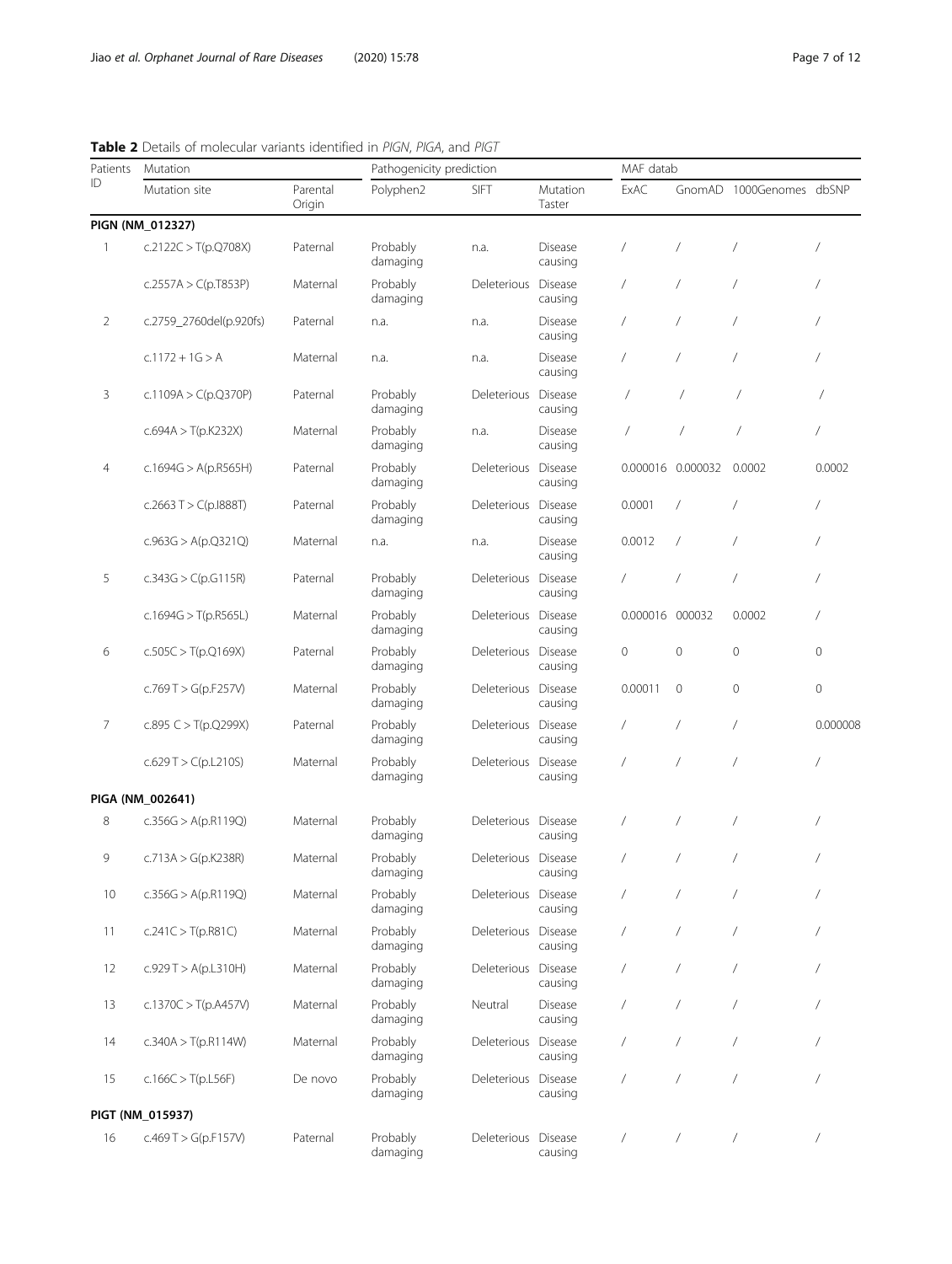Table 2 Details of molecular variants identified in PIGN, PIGA, and PIGT (Continued)

| Patients | <b>Mutation</b>                   | Pathogenicity prediction |                      |                    | MAF datab          |             |         |             |       |
|----------|-----------------------------------|--------------------------|----------------------|--------------------|--------------------|-------------|---------|-------------|-------|
| ID       | Mutation site                     | Parental<br>Origin       | Polyphen2            | <b>SIFT</b>        | Mutation<br>Taster | <b>FxAC</b> | GnomAD  | 1000Genomes | dbSNP |
|          | c.1579<br>1581 delins CAT (N527H) | Paternal                 | Probably<br>damaging | <b>Deleterious</b> | Disease<br>causing |             |         |             |       |
|          | c.1120A > $G(p.N374D)$            | Probably<br>damaging     | Deleterious          | Disease<br>causing |                    |             |         |             |       |
| 17       | c.514C > T(p.R172C)<br>Paternal   |                          | Probably<br>damaging | <b>Deleterious</b> | Disease<br>causing | 0.000008    | 0.00004 |             |       |
|          | c.98delA(p.E33Dfs*11)             | Maternal                 | n.a.                 | <b>Deleterious</b> | Disease<br>causing |             |         |             |       |

MAF minor allele frequency, ExAC exome aggregation consortium, GnomAD genome aggregation database, dbSNP database of single nucleotide polymorphism, n.a. not available, / not included

#### Phenotype of PIGT mutation

Patient 16 The male patient was the child of nonconsanguineous Chinese parents. The first seizures occurred during fever at the age of 3, lasting for approximately 1 minute, with 7–8 times per year. Then the improved afebrile seizures occurred at the age of 9, uncontrolled by the combination of levetiracetam and oxcarbazepine. From the age of 9, he gradually became unsteady in walking and prone to falls with a worsen tendency. He is currently unable to stand up from sitting independently. Physical examination showed bilateral knee hyperreflexia, normal muscle strength and muscle tone, without facial or organ dysmorphism. EEG showed discharges in the left anterior and middle temporal areas during sleep at 9 years of age. After AEDs treatment, multiple EEG results were normal. Brain MRI and metabolic analyses in urine and plasma showed normal. Since the seizure onset, his motor development has been severely delayed, but intelligence and language are normal.

Patient 17 The male patient was the first child of nonconsanguineous healthy Chinese parents. Pregnancy, labor and early infancy were normal. Motor milestones, like raising head and rolling over, were achieved later than infants of the same age. Seizures started at the age of 4 months, presenting as left lower limb shaking once or many times during the wake-up of 10–12 times per day. There was no significant correlation between seizures and fever. At about 5 months, the above seizures still existed without therapy, with the frequency increasing to 30–40 times per day. The seizures were reduced but not controlled by the therapy of valproate, levetiracetam, lamotrigine, and oxcarbazepine. Besides seizures, he showed startle responses to unexpected sound stimuli from childhood. Physical examination showed a cafe-aulait-spot on his right knee. He had severe axial hypotonia, nasal bridge collapse, arched palatal, and dysplastic ears. At 10 months old, EEG showed multiple discharges and brain MRI showed enlarged

subarachnoid space. With severe developmental delay, he was unable to stand or sit, having the unconscious pronunciation at 1 year old (the last follow-up).

#### Molecular results

The details of molecular variants identified in PIGN, PIGA, and PIGT were summarized in Table [2,](#page-6-0) including the mutations of the genes with pedigrees, the frequency of variants among the normal population, and the scores in the prediction tool. And among the other variants, with only the PIGA mutation c.  $1370C > T$  (p. A457V) predicted as "neutral" by SIFT, all the remaining were predicted to be "probably damaging", "deleterious", and "disease causing" to the protein structure identified by Polyphen-2, SIFT and Mutation Taster, respectively.

#### PIGN mutations

Fifteen variants from seven patients were identified with PIGN mutations (NM\_012327), including 8 missense mutations, 4 nonsense mutations (one variant has been reported) [[16\]](#page-11-0), one synonymous mutation (has been reported) [[15\]](#page-10-0), one splicing site mutation, and one deletion mutation. Among all patients, case 4 had 3 mutations. Two mutations  $[c.694A > T (p. K232X)$  and  $c.963G > A$ (p. Q321Q)] had been reported previously [[15,](#page-10-0) [16\]](#page-11-0). All variants were validated by Sanger sequencing confirming their parental inheritance.

#### PIGA mutations

Mutation analysis identified seven different hemizygous PIGA mutations (NM\_002641) among eight patients, all of which were missense mutations. Of them, R119Q presented in two patients here and had been reported before [[34\]](#page-11-0). Seven of the mutations were inherited from their mothers, and only one was de novo.

#### PIGT mutations

Five PIGT variants were identified in two sporadic patients (NM\_015937), while case 16 carried 3 mutations. Among these, three mutations were missense mutations,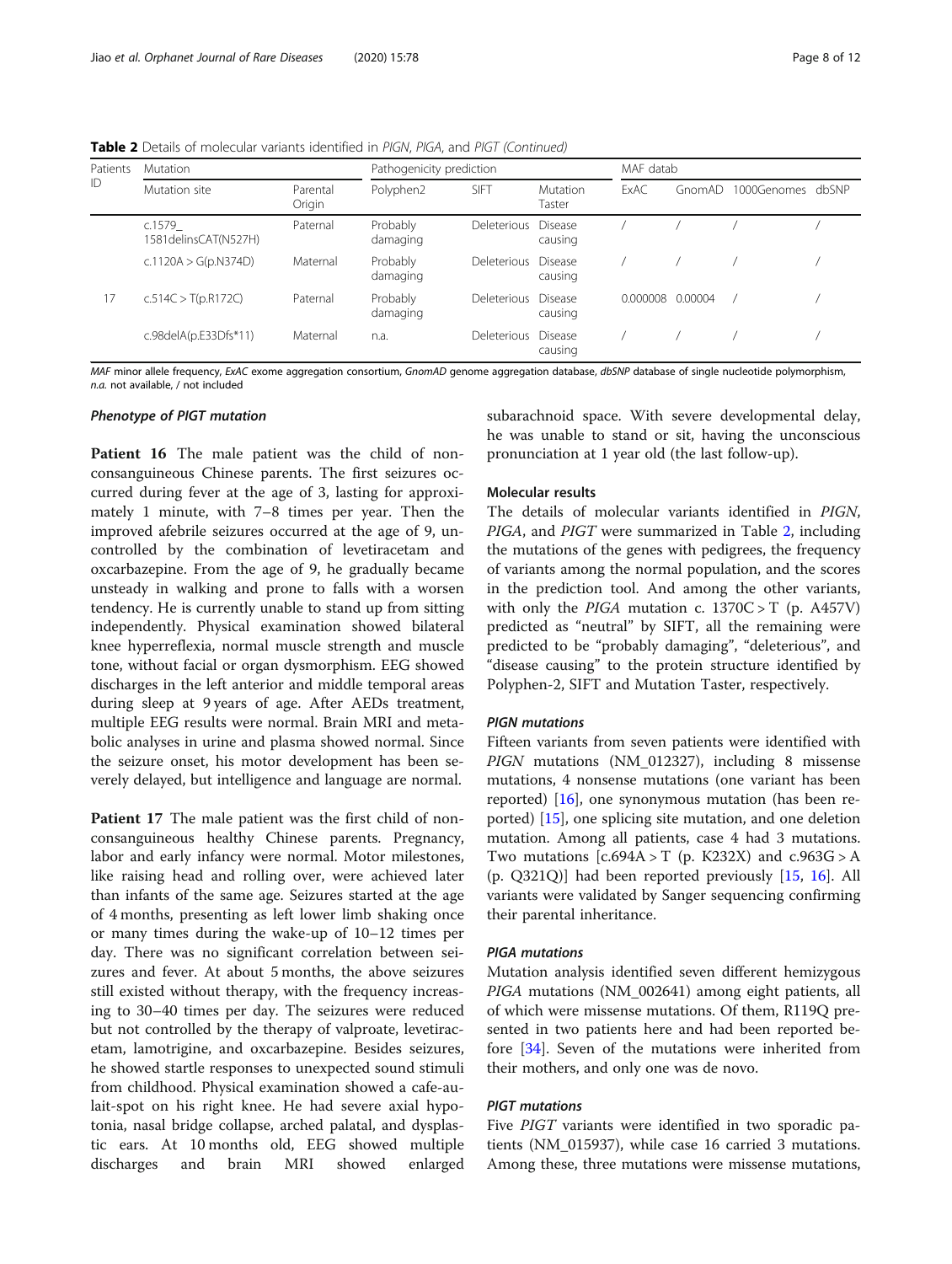while the other two were deletion mutation and deletion insertion mutation. None of the mutations had been previously reported. The  $c.469$  T  $>$  G variant was a missense transition from phenylalanine to valine. Additionally, it was predicted to be deleterious by three algorithms (PolyPhen-2, SIFT, and Mutation Taster). The c.1120A > G variant was also predicted to be highly damaged to the protein structure. The  $c.514C > T$  variant is a missense transition from arginine to cysteine at residue 172 of the protein, predicted as deleterious by the above predictive software packages.

#### **Discussion**

In 17 patients with a congenital disorder of MCAHS, the whole exome sequencing revealed pathogenic variants of the PIGN, PIGA, and PIGT. Among them, one patient had 3 PIGN mutations, and another patient had 3 PIGT mutations. There was no previous report of patients with 3 PIGN, PIGA, or PIGT mutations simultaneously. In the wide variation of the MCAHS phenotypic spectrum, our patients differed significantly in addition to the several similarities with the previously reported cases, broadening the scope of knowledge on inherited GPI deficiency.

Early onset seizures appeared to be a common feature of the 83 patients previously reported with PIGN, PIGA, and PIGT mutations. Based on previously reported cases, the most common type in patients with PIGN mutations [[5,](#page-10-0) [9](#page-10-0)–[19](#page-11-0)] was focal seizure, which also presented in our patients. Three patients with PIGN mutations showed atypical absence, which had not been seen in previous reports. By summarizing the PIGA mutations cases reported, myoclonic seizure was the most common type  $(10/19$  patients with available data) [[6](#page-10-0), [22](#page-11-0)–[34](#page-11-0)]. However, Tarailo-Graovac et al. [[24\]](#page-11-0) who described one case and summarized 10 cases reported previously found that infantile spasms with hypsarrhythmia on EEG was the hallmarks of these patients. Different from the above reports, our eight cases with PIGA mutations were characterized by neither epileptic spasms nor myoclonic seizures, but by focal seizures (100%, 8/8) and status epilepticus (38%, 3/8). Besides, EEGs, were more of diffuse slow waves mixed with focal or multifocal discharges (7/ 8), but did not reach the degree of hypsarrhythmia. In the previous reports, myoclonic seizure (17/25 patients with available data) was the most common type in *PIGT* mutations patients, without epileptic spasms presented [[7,](#page-10-0) [36](#page-11-0)–[43](#page-11-0)]. In our cohort, focal seizures, epileptic spasms, and myoclonic seizures occurred in both patients with PIGT mutations.

Intractable seizures occurred in the majority reported previously (60/72 patients with available data) and here [[5](#page-10-0)–[7,](#page-10-0) [9](#page-10-0)–[19](#page-11-0), [22](#page-11-0)–[34](#page-11-0), [36](#page-11-0)–[43\]](#page-11-0). Chiyonobu et al. [\[44](#page-11-0)] hypothesized that the seizures in these patients were due to a defect in intraneuronal pyridoxal phosphate (PLP), a

cofactor of γ-amino butylic acid (GABA) synthase, which was caused by a loss of membrane-anchored ALP, leading to a shortage of GABA. Pyridoxine treatment was reported to be effective for seizures in some patients with inherited GPI deficiencies, such as PIGV or PIGO mutations [[45](#page-11-0)–[47\]](#page-11-0). However, two patients with PIGN mutations and three patients with PIGA mutations in this study failed to respond to pyridoxine treatment. Up to now, only two patients with PIGA mutations and one patient with PIGT mutations were reported to receive pyridoxine treatment [\[30,](#page-11-0) [34](#page-11-0), [40\]](#page-11-0). In addition, two patients with PIGT mutations have also been treated with PLP [[36,](#page-11-0) [40\]](#page-11-0). Neither pyridoxine nor PLP were effective, although the number of cases was limited. It was unclear whether genetic heterogeneity played a role in only some individuals' responsiveness to pyridoxine but not in others. Therefore, more patients with intractable seizures should be treated with pyridoxine or PLP to determine whether such treatment might be effective for some patients with PIGN, PIGA, and PIGT mutations.

In terms of development, among previously reported cases, except for two patients with moderate delay carrying PIGN and PIGA mutations [\[17,](#page-11-0) [30\]](#page-11-0), the others had severe delay or early death [\[5](#page-10-0)–[7](#page-10-0), [9](#page-10-0)–[19](#page-11-0), [22](#page-11-0)–[34](#page-11-0), [36](#page-11-0)–[43](#page-11-0)]. In our cohort, there are two patients with moderate delay carrying PIGN mutations. In addition, patient 16 with PIGT mutations showed mild developmental delay without dysmorphisms or severe intellectual disability. Moreover, the onset of seizures was relatively late, and the findings of brain MRI were normal. To date, he was the only PIGT mutations patient having neither facial nor other organ defects with the latest seizure onset age. Overall, the clinical phenotype of patient 16 expanded the clinical presentation of MCAHS3.

Hyperphosphatemia is a characteristic symptom of some GPI deficiencies, including PIGO, PIGW, PGAP2, etc. [[48](#page-11-0)–[50](#page-11-0)]. Such elevations have not been reported in the previous cases of PIGN mutations. However, patient 4 with 3 PIGN mutations, showed high serum ALP levels. There were no previous reports of patients with 3 PIGN mutations simultaneously which might have a great influence on the function of GPI. Therefore, the increased level of serum ALP in patient 4 might be caused by the dysfunction of GPI protein due to the insufficient residual function of PIGN, based on the mechanism of PIGA mutations. Mildly elevated serum ALP was also reported in more than half of the patients with PIGA mutations (9/15 patients with available data), including two patients here  $[6, 22-34]$  $[6, 22-34]$  $[6, 22-34]$  $[6, 22-34]$  $[6, 22-34]$  $[6, 22-34]$ . A possible biological explanation was that when cell surface GPI-APs, such as ALP, could not be modified by GPI, they were secreted as soluble non-GPI-anchored proteins [\[50\]](#page-11-0). The elevated serum ALP might serve as a diagnostic clue rather than a criterion. In contrast, hypophosphatasia was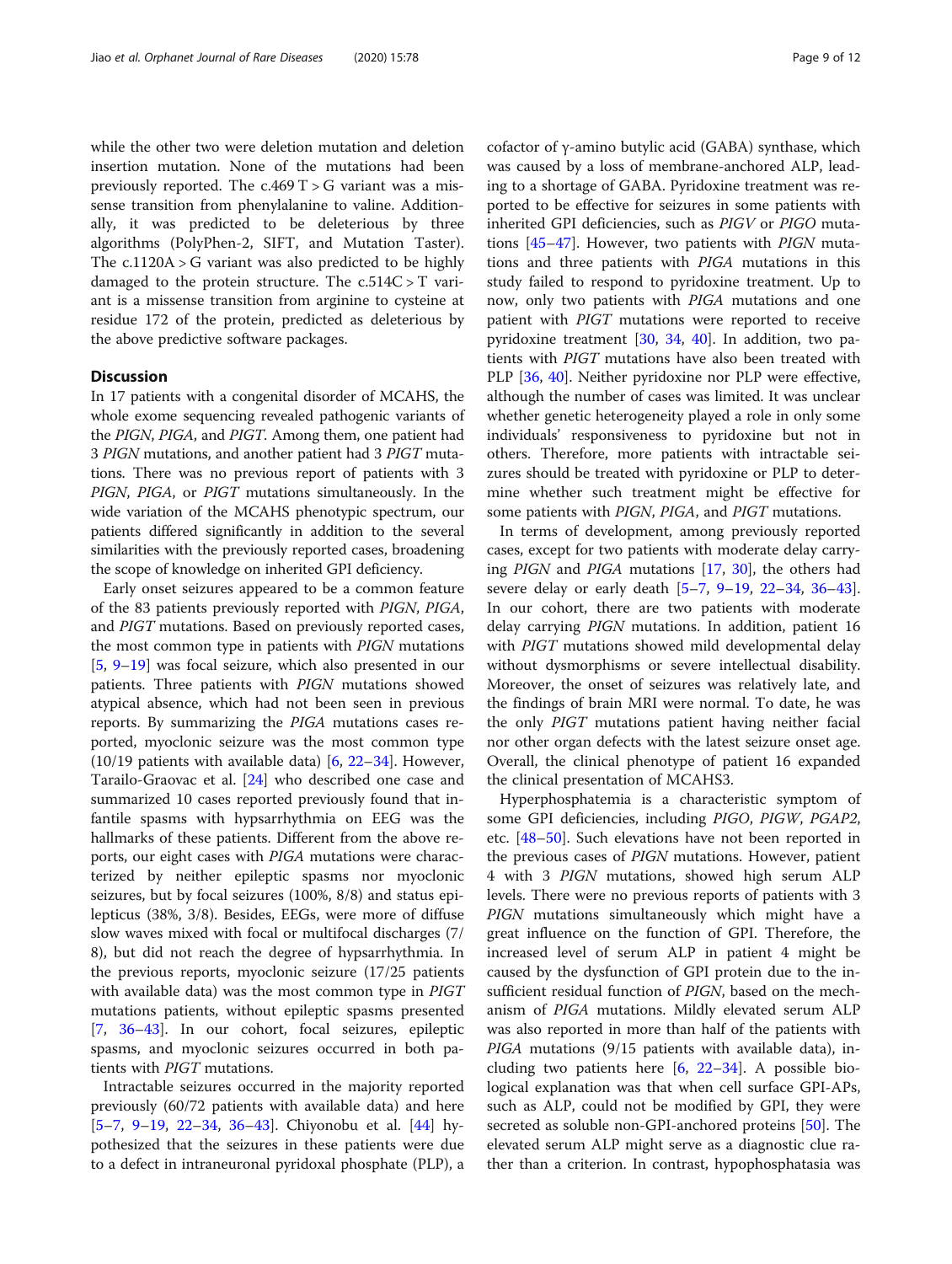a particularly distinctive feature in patients with PIGT mutations (7/13 patients with available data) [\[7,](#page-10-0) [36](#page-11-0)–[43](#page-11-0)]. Murakami et al. [[50](#page-11-0)] considered that abnormal GPI transaminase resulted in the difficulty in hydrolysis of ALP precursor protein, leading to the degradation of most of the precursor protein in cells and the decrease of serum ALP. However, the feature of hypophosphatasia was not found in our two PIGT mutations cases. In addition, the level of GPI anchored proteins on the granulocyte surface decreased in patients with GPI deficiencies, such as CDl6, CD24, CD59, etc. [\[5](#page-10-0), [15](#page-10-0)]. In this study, flow cytometry was performed on only one case with PIGN mutations. The result showed that the expression levels of total GPI-APs CD16, CD24, and CD59 in peripheral blood granulocytes were decreased, which confirmed the effect of mutation on PIGN function.

By summarizing the previously reported cases, in patients with PIGN mutations, white matter immaturity and thinning of the corpus callosum were the most common brain MRI abnormities (38%, 8/21 patients with available data) [[5](#page-10-0), [9](#page-10-0)–[19\]](#page-11-0). Brain MRI showed cerebellar atrophy in 76% of the PIGT-deficient patients (10/14 patients with available data), which also accounted for the majority of patients with PIGA mutations (25%, 4/16 patients with available data) [\[6](#page-10-0), [7,](#page-10-0) [22](#page-11-0)–[34](#page-11-0), [36](#page-11-0)–[43](#page-11-0)]. Different from the previous reports, enlarged subarachnoid space was the most common brain MRI abnormality in the patients we reported, regardless of which type of mutations.

Up to now, different PIGN, PIGA, and PIGT diseasecausing variants have been reported in 22, 15, and 15 mutation sites, respectively [[5](#page-10-0)–[7,](#page-10-0) [9](#page-10-0)–[19,](#page-11-0) [22](#page-11-0)–[34](#page-11-0), [36](#page-11-0)–[43](#page-11-0)]. Here, we identified 15 PIGN variants (one patient carrying 3 mutations), 8 PIGA variants, and 5 PIGT variants (one patient carrying 3 mutations). In the case of patient 4 with PIGN mutations, there were two paternal mutations and one maternal. The pathogenicity of the maternal synonymous mutation site c.963G > A has been reported and proved to have actual effects of on splicing [[15\]](#page-10-0). The presence of 3 mutations all affected the function of GPI-APs and made the phenotype of patient 4 more severe, which was characterized by a history of preterm labor, intractable seizures, severe developmental delay, multiple facial and other organ deformities, and especially elevated serum ALP level. Previous reports had suggested a genotype-phenotype correlation of PIGN mutations  $[14, 18]$  $[14, 18]$  $[14, 18]$  $[14, 18]$ . The clinical severity of the cases reported to date seemed to correlate with the predicted functional severity of the mutations in *PIGN* [\[14](#page-10-0)]. Specifically, the fatal biallelic truncating variant of PIGN was identified in patients with a severe clinical course, including early onset of intractable seizures and death in utero or shortly after birth. Our patients did not carry biallelic loss of function variants and showed the milder phenotype without major visceral congenital anomalies.

It was further proved that the biallelic mutations predicting truncated proteins with presumed loss of function variants were likely responsible for the severe phenotype of PIGN mutations.

As for the variants of PIGA, to date, a total of seven patients carrying  $c.1234C > T$  have been reported, with a very similar phenotype  $[6, 21, 29]$  $[6, 21, 29]$  $[6, 21, 29]$  $[6, 21, 29]$  $[6, 21, 29]$  $[6, 21, 29]$  $[6, 21, 29]$ . This suggested that the phenotype might correlate with genotype and the residual functional activity of the PIGA protein. However, though our two patients with the same  $c.356G > A$  mutation had similar onset of seizures, AEDs resistance, and severe developmental delay, multiple organ anomalies and hypotonia only occurred in one of them. This variability indicated that the phenotype was influenced by other factors in addition to genotypes. In general, the phenotypic spectrum caused by PIGA germline mutations were classified into two types previously, severe and less severe [[30](#page-11-0)]. According to phenotype and genotype, 16 out of 25 patients reported previously were divided into the severe group, as was our patient 10 [\[6](#page-10-0), [22](#page-11-0)–[34](#page-11-0)]. However, in the rest of the patients, only a few (Patient IV-2 by Belet et al., 2013; patient 3 and patient 4 by Kato et al., 2014; patient 1 and patient 2 by Joshi et al., 2016) characteristic of the less severe form [\[26](#page-11-0), [27,](#page-11-0) [30](#page-11-0)]. The remaining 11 patients reported here, and previously, their phenotypes could hardly be divided into severe or less severe group. For example, except for patient 10, though the other seven patients reported here presented with intractable seizures (5/ 7), severe developmental delay (7/7), multiple organ malformations (2/6), hypotonia (3/5), lack of dysmorphism, elevated serum ALP levels precluded them to be included into severe form. And obviously, they did not belong to the less severe group. It indicated that the phenotypic range of PIGA mutations was more continuous than discrete.

Additionally, previous reports had shown that PIGT was expressed at the highest level in the central nervous system, which might explicate that the neurological defect was the core features and the most severe [[38](#page-11-0), [39](#page-11-0)]. Abnormalities in other organ systems might not be considered as a necessary diagnostic factor for PIGT mutations [[38,](#page-11-0) [39](#page-11-0)]. However, mild neurological symptoms and developmental status were detected in our proband (patient 16), with motor ability decreasing after seizures onset. In addition to the two missense mutations, patient 16 also carried a paternal deletion insertion mutation, both of which involved three bases. Thus, each of the three mutations altered a single amino acid in GPI-APs and was predicted by three algorithms (PolyPhen-2, SIFT, and Mutation Taster) to be pathogenic. One possible explanation for its lighter phenotype was that amino acids altered by PIGT mutations had less effect on GPI-APs function. Moreover, whether these three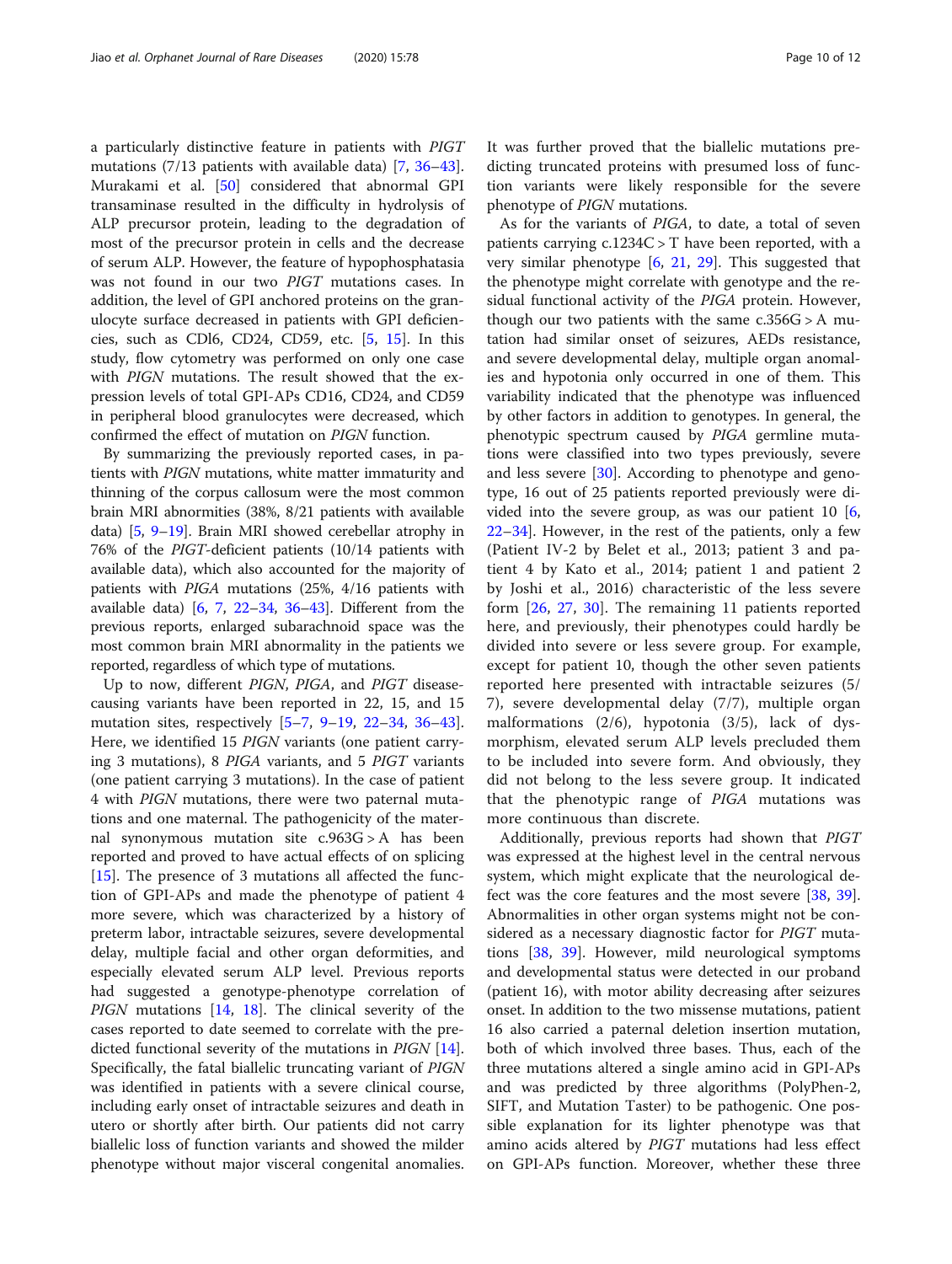<span id="page-10-0"></span>mutations or one of them would always be related to the milder phenotype needs more cases to be verified. In short, PIGT mutations could also cause mild neurological manifestations without other malformations.

#### Conclusions

We expand our knowledge of MCAHS in terms of phenotype and genotype. There were 7 patients with 15 PIGN mutations, 8 patients with 8 PIGA mutations, and 2 patients with 5 PIGT mutations. All patients had epilepsy and developmental delay, and 71% of them showed hypotonia. Focal seizure was the most common type in all cases. Eighty-two percent of patients showed a significant relationship between seizures and fever. Brain MRI abnormalities showed enlarged subarachnoid space in 56% patients. Among patients with PIGN mutations, atypical absence seizures had not been documented in previous reports. We have described here the only patient carrying PIGN mutations with elevated serum ALP. Our cases with PIGA mutations were characterized by focal seizures with diffuse slow waves mixed with focal or multifocal discharges on EEG rather than infantile spasms with hypsarrhythmia [[24\]](#page-11-0). Except for one with PIGA mutations classified as severe, it was difficult to classify the phenotypes of our remaining seven patients as severe or less severe group, which indicated that phenotypes were more continuous than discrete. Mild neurological symptoms and developmental status of one patient with PIGT mutations expanded the clinical presentation of MCAHS3.

#### Abbreviations

GPI: Glycosylphosphatidylinositol; GPI-APs: GPI-anchored proteins; MCAHS: Multiple congenital anomalies-hypotonia-seizures syndrome; PIGN: Phosphatidylinositol glycan biosynthesis class N protein; PIGA: Phosphatidylinositol glycan biosynthesis class A protein; PIGT: Phosphatidylinositol glycan biosynthesis class T protein; PGTCS: Partial secondarily generalized tonic-clonic seizure; GTCS: Generalized tonic-clonic seizure; EEG: Electroencephalogram; MRI: Magnetic resonance imaging; AEDs: Antiepileptic drugs; ALP: Alkaline phosphatase; PLP: Pyridoxal phosphate; GABA: γ-amino butylic acid; CDH: Congenital diaphragmatic hernia

#### Acknowledgments

We thank the patients and their families for participating.

#### Author contributions

Ms. Xianru Jiao carried out the acquisition of data, analysis, interpretation of the data, and drafting and revising the manuscript; Ms. Jiao Xue and Pan Gong carried out the design of study, data collection, analysis and revising the manuscript. Dr. Xinhua Bao, Ye Wu, Yuehua Zhang and Yuwu Jiang carried out the acquisition of data and interpretation of data; Dr. Zhixian Yang conceptualized and designed the study in addition to the acquisition of data, analysis, interpretation of the data and revising the manuscript. All authors approved the final manuscript as submitted and agree to be accountable for all aspects of the work.

#### Funding

This work was supported by National Nature Science Foundation of China (81771393), Beijing Municipal Science & Technology Commission (Z171100001017125), and Beijing Natural Science Foundation (7202210).

#### Availability of data and materials

The datasets generated and/or analyzed during the current study are not publicly available due to patient data safety restrictions but are available from the corresponding author on reasonable request.

#### Ethics approval and consent to participate

This study was approved by the Biomedical Research Ethical Committee of Peking University First Hospital. The individuals' parents in this manuscript have given written informed consent to publish the case details.

#### Consent for publication

Not applicable.

#### Competing interests

The authors have stated that they had no interests which might be perceived as posing a conflict or bias.

Received: 31 October 2019 Accepted: 18 March 2020 Published online: 27 March 2020

#### References

- 1. Muñiz M, Riezman H. Trafficking of glycosylphosphatidylinositol anchored proteins from the endoplasmic reticulum to the cell surface. J Lipid Res. 2016;57(3):352–60.
- 2. Ng BG, Freeze HH. Human genetic disorders involving glycosylphosphatidylinositol (GPI) anchors and glycosphingolipids (GSL). J Inherit Metab Dis. 2015;38(1):171–78.
- 3. Wu TH, Peng J. Progress of PIG/PGAP gene and related phenotype. Chin Appl Clin J Pediatr. 2019;34(9):714–17.
- 4. Nguyen TTM, Murakami Y, Sheridan E, Ehresmann S, Rousseau J, St-Denis A, et al. Mutations in GPAA1, encoding a GPI transamidase complex protein, cause developmental delay, epilepsy, cerebellar atrophy, and osteopenia. Am J Hum Genet. 2017;101(5):856–65.
- 5. Maydan G, Noyman I, Har-Zahav A, Neriah ZB, Pasmanik-Chor M, Yeheskel A, et al. Multiple congenital anomalies-hypotonia-seizures syndrome is caused by a mutation in PIGN. J Med Genet. 2011;48(6):383–9.
- 6. Johnston JJ, Gropman AL, Sapp JC, Teer JK, Martin JM, Liu CF, et al. The phenotype of a germline mutation in PIGA: the gene somatically mutated in paroxysmal nocturnal hemoglobinuria. Am J Hum Genet. 2012;90(2):295– 300.
- 7. Kvarnung M, Nilsson D, Lindstrand A, Korenke GC, Chiang SC, Blennow E, et al. A novel intellectual disability syndrome caused by GPI anchor deficiency due to homozygous mutations in PIGT. J Med Genet. 2013;50(8): 521–8.
- 8. Freeze HH, Eklund EA, Ng BG, Patterson MC. Neurology of inherited glycosylation disorders. Lancet Neurol. 2012;11(5):453–66.
- 9. Brady PD, Moerman P, De Catte L, Deprest J, Devriendt K, Vermeesch JR. Exome sequencing identifies a recessive PIGN splice site mutation as a cause of syndromic congenital diaphragmatic hernia. Eur J Med Genet. 2014;57(9):487–93.
- 10. Couser NL, Masood MM, Strande NT, Foreman AK, Crooks K, Weck KE, et al. The phenotype of multiple congenital anomalies-hypotonia-seizures syndrome 1: Report and review. Am J Med Genet A. 2015;167A(9):2176–81.
- 11. Jezela-Stanek A, Ciara E, Piekutowska-Abramczuk D, Trubicka J, Jurkiewicz E, Rokicki D, et al. Congenital disorder of glycosylphosphatidylinositol (GPI) anchor biosynthesisdThe phenotype of two patients with novel mutations in the PIGN and PGAP2 genes. Eur J Paediatr Neurol. 2016;20(3):462–73.
- 12. Khayat M, Tilghman JM, Chervinsky I, Zalman L, Chakravarti A, Shalev SA. A PIGN mutation responsible for multiple congenital anomalies–hypotonia– seizures syndrome 1 (MCAHS1) in an Israeli–Arab family. Am J Med Genet A. 2016;170A(1):176–82.
- 13. Pagnamenta AT, Murakami Y, Taylor JM, Anzilotti C, Howard MF, Miller V, et al. Analysis of exome data for 4293 trios suggests GPI-anchor biogenesis defects are a rare cause of developmental disorders. Eur J Hum Genet. 2017; 25(6):669–79.
- 14. Thiffault I, Zuccarelli B, Welsh H, Yuan X, Farrow E, Zellmer L, et al. Hypotonia and intellectual disability without dysmorphic features in a patient with PIGN-related disease. BMC Med Genet. 2017;18(1):124.
- 15. Ohba C, Okamoto N, Murakami Y, Suzuki Y, Tsurusaki Y, Nakashima M, et al. PIGN mutations cause congenital anomalies, developmental delay,